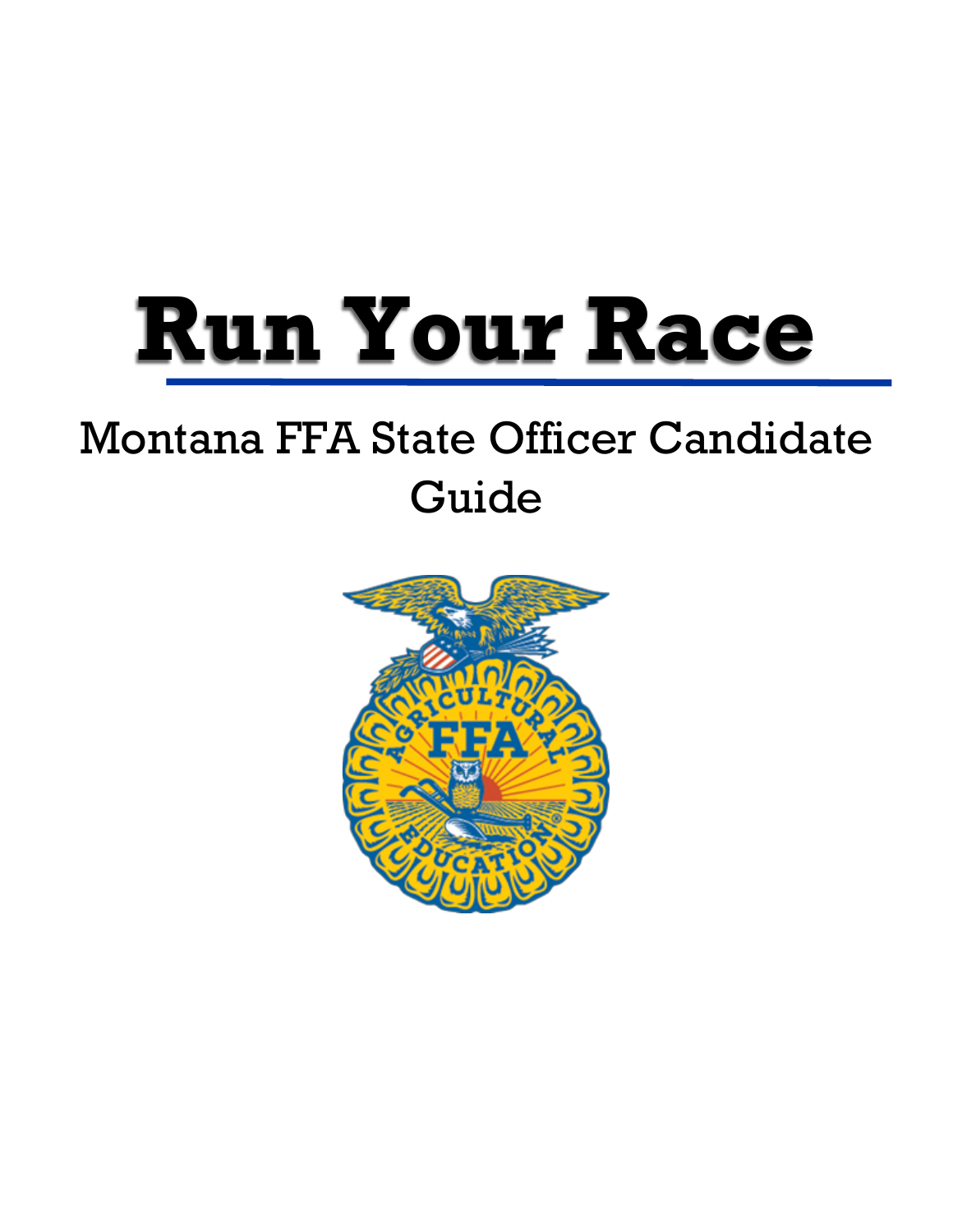Dear State Officer Candidate,

Congratulations on your decision to run for a position on the 2019-2020 State Officer Team. This venture is different for everyone, and that's what makes it both unique and dynamic. For some, running for State Office may be something decided this year, and for others it may be a dream you've had for as long as you can remember. As you study about agriculture and FFA, remember one very important thing… **know yourself!**

- Know why you desire to serve over 5,000 FFA members in Montana, not why you think your advisor, parents, or even the nominating committee wants you to serve.
- Know why you want to spend a year of your life traveling around the state, communicating a message of agriculture and youth leadership to thousands.
- Search your heart, know its desires, and be passionate about your yearning to truly serve.
- Your life up to this point has been your true preparation for these few days at State FFA Convention: your experiences have shaped who you are today.

Your life, what you do and say, will be the message people hear after that week is over, no matter what the outcome of State Office. Now it's time to "Run Your Race!"

## **Introduction:**

#### **What is a Montana FFA State Officer?**

A Montana FFA state officer might best be described as someone who "facilitates member success". As defined by the Montana FFA Association website, "The Montana FFA Association is represented by 8 state officers who, during their year of service travel across the state to interact with members and promote premier leadership, personal growth, and career success. They can also be found meeting with stakeholders and agriculture education teachers.

State officers:

- Attend executive meetings and play a role in the advancement of the Montana FFA Association
- Motivate members across the state, provide leadership workshops and retreats
- Participate in business and industry tours
- Promote FFA, agricultural education, and agriculture whenever possible
- Articulate the value of FFA, agricultural education, and agriculture in Montana and the United **States**
- Plan and carry out activities for state convention
- Attend statewide contests and events
- Provide current information on agriculture, agriculture issues, and state FFA activities to members and others in a written format, a minimum of 4 times per year (Reporter duty).

#### **Is there a difference in officer duties on the local and state levels?**

Duties of the state officers are defined in the by-laws of the Montana FFA Association. While the bylaws define each office, there are other duties assigned during the year. As a team, state officers will decide what responsibilities they will share and which they will carry as individuals. Each state officer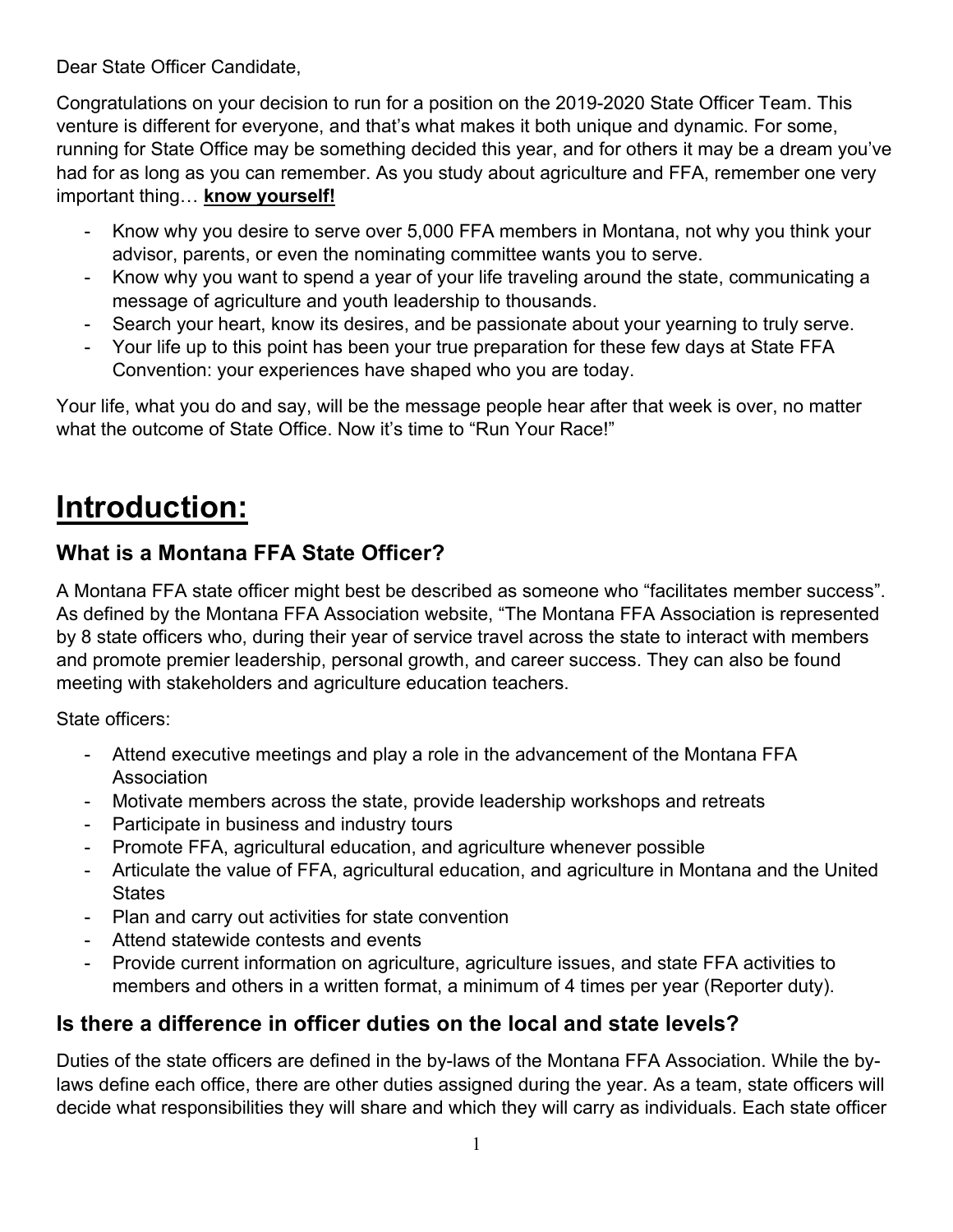must be able to effectively work with people of all ages and in all walks of life. All state officers, even though they have different duties described in the constitution, are not ranked and expected to be able to perform the duties of any other officer.

## **State Convention as a Candidate**

#### **Overview:**

Those few days at convention will change your life, whether you receive an office or not. Traditionally, the process is made up of three main parts: the multiple-choice exam, written activity and the interviews. When you arrive as a state officer candidate Wednesday morning, you will "hit the ground running." Everyone will start by taking the written test. That afternoon, you will meet all of the candidates, nominating committee, and advisor chair. Coordinators will also talk to you about the interview process and functions that you will attend. The current state officer team may also come to speak with the candidates. These events are described in detail below.

#### **Multiple-Choice Exam:**

The exam is comprised of 4 areas:

- FFA History and Knowledge
- FFA Actual Workings (Difference between Alumni and Foundation, State Association Role vs. National FFA Role, etc.)
- Agricultural Issues and Knowledge
- Parliamentary Procedure

Be familiar with:

- Official FFA Manual
- FFA Student Handbook
- FFA New Horizons
- Robert's Rules of Order

It's almost impossible to know it all, so it's important to understand the basics first—history and people. Know the essentials of a typical FFA meeting. Put yourself in the place of an FFA member, agriculturist, or someone who has never heard of FFA asking a state officer a question. Focus most of your energy on the FFA timeline, current FFA events, and common knowledge of agriculture issues. Know basic parliamentary procedure skills, and let the remaining knowledge fill up extra time you have.

#### **Written Activity:**

You will be given a scenario and asked to write something (letter, thank you card, social media post, etc.) in response. You will be given a time limit in which to create your written assignment. A scenario might be something like this:

"You are writing a letter to thank a Representative for supporting FFA during the past year. He was instrumental in helping FFA advance with the state government." In the letter, you want to thank him for his time and talk about things you feel are important in agricultural education and FFA."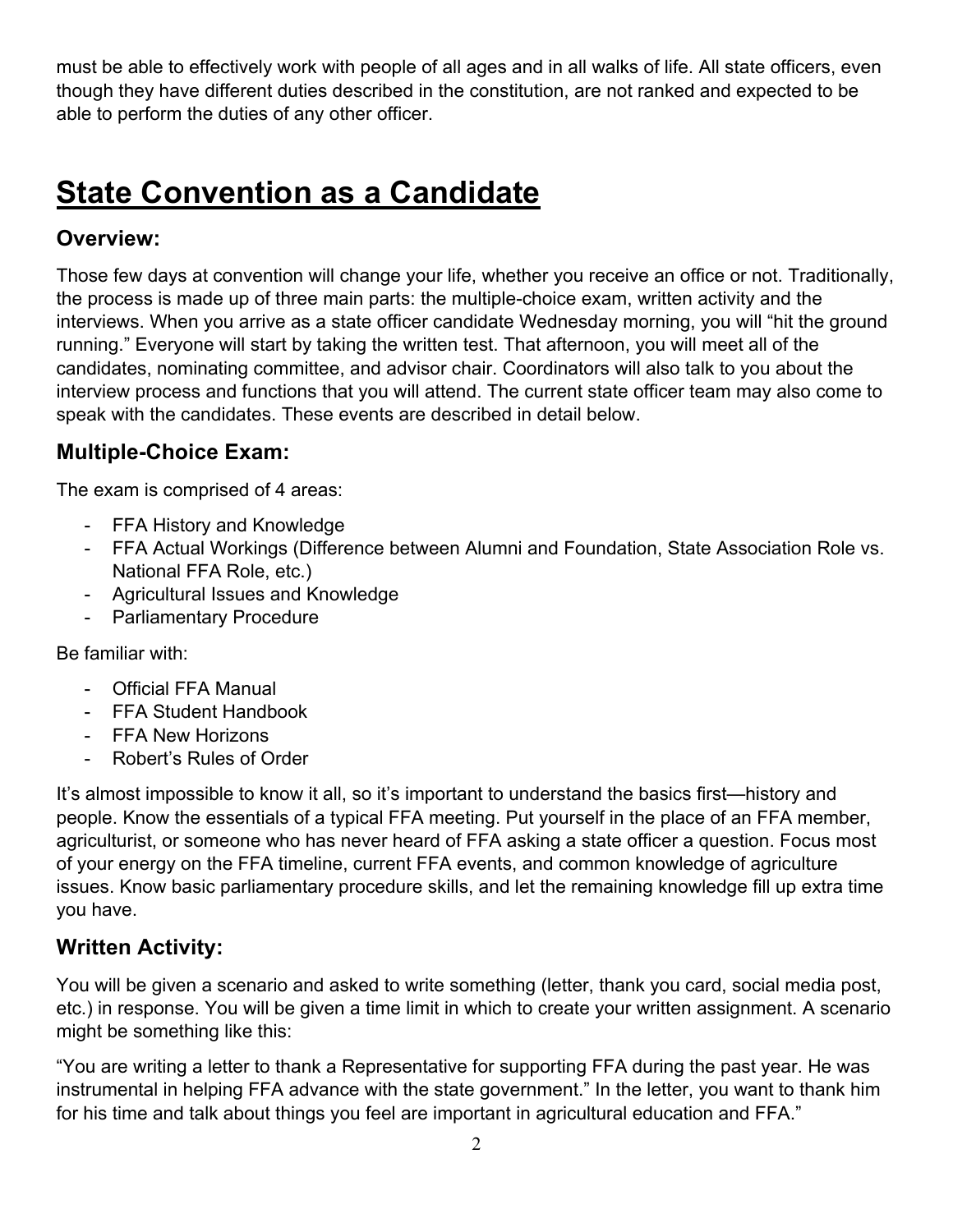Here are additional situations that might occur:

- Declining an invitation to a banquet
- Sending a thank-you letter to a sponsor
- Writing an end-of-convention greeting as if you were state president to be featured in the newsletter
- Responding to an email of a member

Also, make sure and read the directions of the scenario. Sometimes, a word count can limit what you say, but it makes the practicum fair to all candidates so make sure and check for this! Most importantly, make it personal, make it sincere and let them see YOU!

#### **Interviews:**

The interviews conducted by the members of the nominating committee is the most significant and laborious aspect of your time as at convention as a state officer candidate. This is where the committee is really able to get to know you; so as always, don't forget to be authentic. Remember, the members of the committee are people too; treat them like it! The interview process is completely up to the nominating committee, so don't be surprised when something you weren't planning for comes up. The committee will adjust the process as they see fit throughout convention, depending on the candidates. Different rounds may be added or removed, and you can't truly know what to expect until that day. There are a few basic rounds that are usually conducted, including one-on-one rounds, stand and deliver, group facilitation rounds, and others. Possible rounds are listed below, organized into different areas.

#### One-on-One Round:

Think speed dating! In this round, you rotate in quick intervals to tables with nominating committee members. They ask a series of questions that could pertain to your SAE, State FFA Degree application, as well as personal questions. Be sure that you can give information about yourself in short but informative answers, as the time limit does not allow you to ramble. Think concise and memorable! This can be the committee's first impression of you, and starting out strong is helpful.

#### Personal Interviews:

There will be individual rounds where you will interview with the entire committee. These rounds may be on agriculture issues, agricultural education and FFA issues or personal questions about your FFA career and other leadership activities and involvement. There are examples of personal questions later in this guidebook. In preparing for this round, keep up to date on current agriculture issues and be informed. There is no way you can know every fact about every agriculture issue. The nominating committee doesn't expect that either. Pick out a few agricultural issues and know them well. Write down facts on each issue and summarize what your perspective is on those topics. Then, seek out new information about those particular issues. It's better to know a lot about a few things than to know little or nothing about everything.

#### Group Rounds:

Group rounds may involve a theme such as agricultural issues or agricultural education and FFA. Basically, this is a situation in which you'll work with a group to plan and present an idea to the nominating committee. It's important to know what you're talking about, present your idea clearly, and to insert facts to make yourself credible in your presentation. Most importantly, this is a round where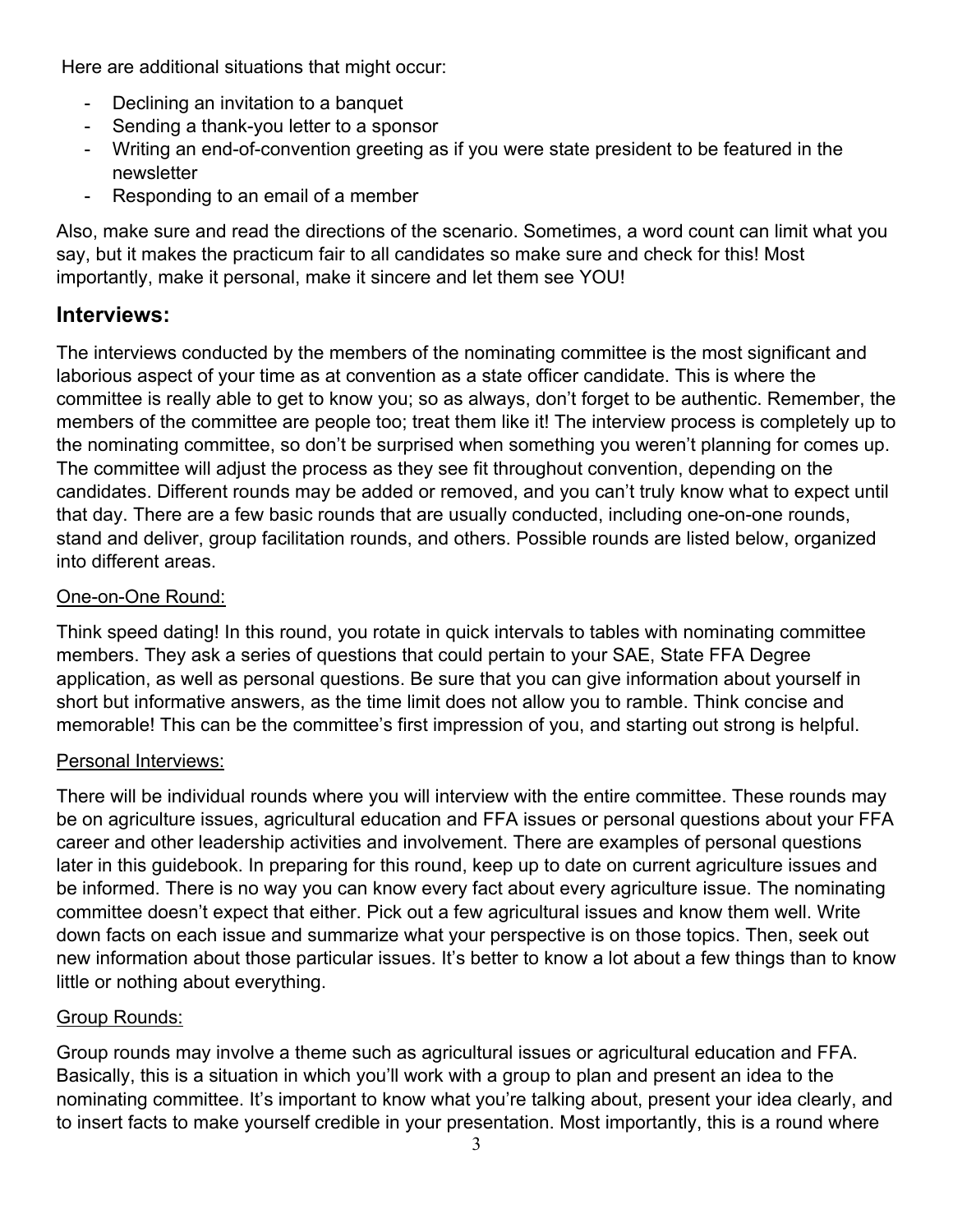the nominating committee wants to see how well you interact with a group. As long as you get along well with others on a day-to-day basis, there is little preparation for this round. Participate and make sure your back is not to any nominating committee members. Speak clearly and so that the committee and your teammates can hear you. You do not want to have long explanations, but providing short rationale is acceptable. Bring others and their ideas into the planning process and make sure all take part in presenting. Work together. Present together. Be a team player. Essentially, show them that you're a team!

Here are a few examples:

- Present the basics of FFA to a group of people who have never heard of it
- You have to present a workshop on national and international FFA opportunities using one sheet of poster board.
- Motivate a chapter officer team with a presentation including duties of officers and ways to become more involved.
- Prepare a skit having to do with goal-setting for a leadership camp.
- You have just landed on a strange planet, your mission: explain FFA to the aliens
- Inform the Montana Legislature about FFA and the National FFA Convention.
- Convince a school board to implement an agriculture education and FFA program in your local school system.
- Explain the benefits of FFA to a state government who wants to cut the funding for the program.

The groups usually consist of 4-6 people, but that decision is up to the committee. It's important that you communicate the basics of FFA into your workshop/presentation scenario. As a state officer, this would be a common duty. Teamwork and bringing out the best in others is the key to success with this activity.

#### Committee's Choice (Call Back):

This round is completely open, usually done on an individual basis. However, it is up to the committee if they need this round. These are generally very open-ended questions asked to see more of you as an individual if that wasn't apparent in the previous interviews. This is your last chance to tell them what you've wanted to tell them but haven't had the chance to yet. This is your final impression. Don't leave this round without laying it all on the line. Don't leave without the committee knowing exactly who you are and why you desire to serve. This round is not guaranteed, call backs do not always occur.

#### Candidate Advancement:

Half-way through the nominating committee process there will be a time when roughly half the candidates move on for further interviews. Each candidate will receive a letter indicating who will proceed. The letter can be opened individually or with family and/or advisors who can be present at that time. The coordinators will also give you more information about this process when you arrive at state convention.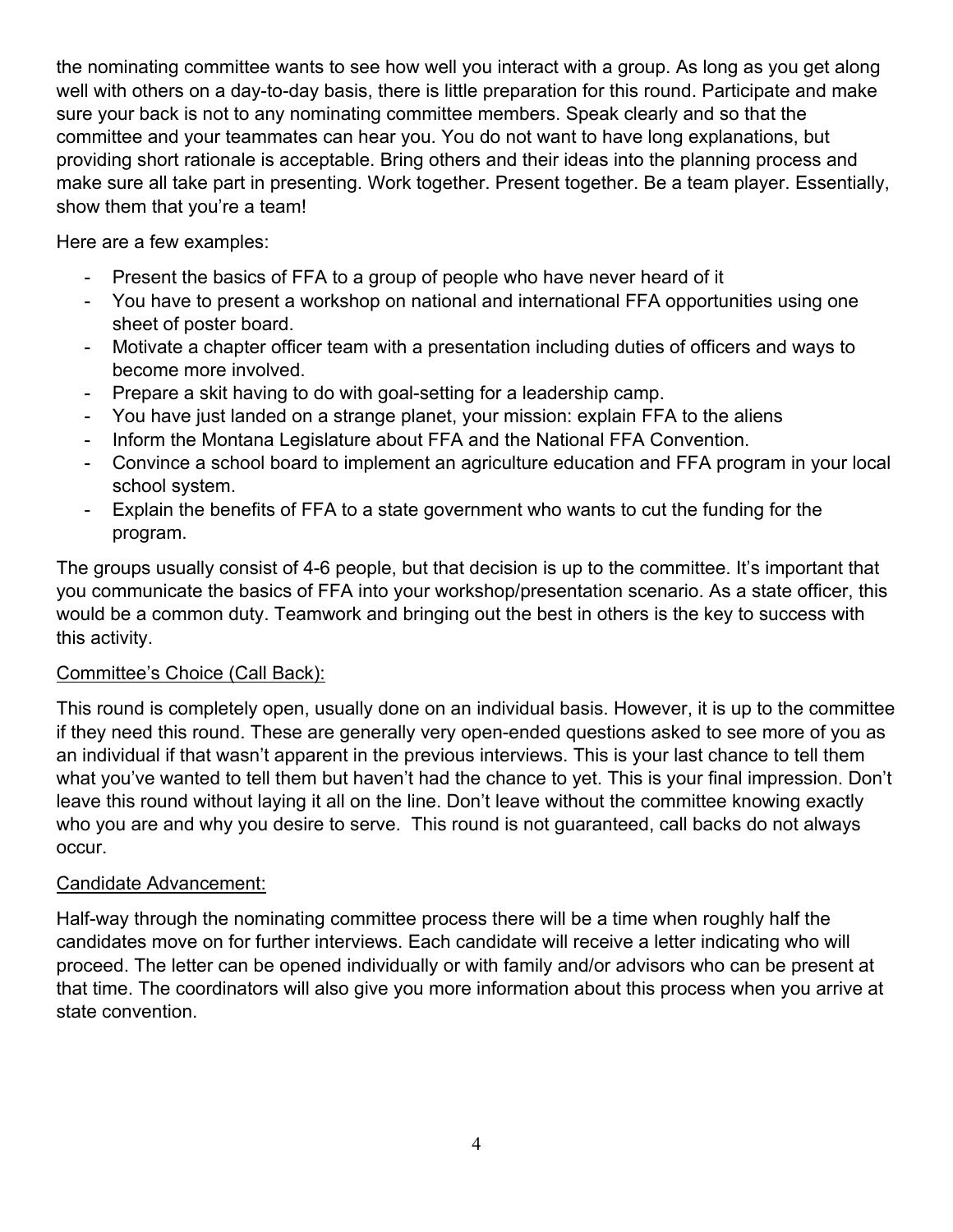## **Preparing for State Convention:**

Throughout the process of running for state office, you will be tested in a variety of ways. The nominating committee wants to get a good idea of who you are and where your strengths lie. This is why there is so many different aspects of the process, and it is important to be prepared for all of them. Some questions you will be asked (both in the written exam and in the interviews) will have a right or wrong answer, such as "Who is the current Montana State FFA Advisor?" and some that are up to you, such as "Why did you join FFA?" This next section of the guide is divided into these two areas: facts and feelings.

#### **Facts:**

The following are categories of knowledge that you should become familiar with. These are some long lists, but don't get overwhelmed! You probably know quite a few of these already. It might be helpful to create a Quizlet (quizlet.com) or flashcards.

#### Acronyms:

| <b>ALD</b>         | <b>Advanced Leadership Development Conference</b>             |
|--------------------|---------------------------------------------------------------|
| AAAE               | American Association for Agricultural Education               |
| <b>CDE</b>         | <b>Career Development Event</b>                               |
| <b>EDGE</b>        | Experiencing Discovery, Growth and Excellence                 |
| <b>ILSSO</b>       | International Leadership Seminar for State Officers           |
| <b>LPS</b>         | <b>Local Program Success</b>                                  |
| <b>MFE</b>         | <b>Made For Excellence</b>                                    |
| <b>MAAE</b>        | Montana Association of Agricultural Educators                 |
| <b>NAAE</b>        | National Association of Agricultural Educators                |
| <b>NASAE</b>       | National Association of Supervisors of Agricultural Education |
| <b>The Council</b> | National Council for Agricultural Education                   |
| <b>PAS</b>         | National Postsecondary Agricultural Student Organization      |
| <b>NCF</b>         | <b>New Century Farmers</b>                                    |
| <b>NFA</b>         | <b>New Farmers of America</b>                                 |
| <b>PALS</b>        | Partners in Active Learning Support                           |
| <b>SPC</b>         | <b>State Presidents' Conference</b>                           |
| <b>SAE</b>         | <b>Supervised Agricultural Experience</b>                     |
| <b>WLC</b>         | <b>Washington Leadership Conference</b>                       |
| <b>WEA</b>         | World Experience in Agriculture                               |
| <b>ALC</b>         | Alumni Leadership Camp (Montana)                              |
| <b>DLS</b>         | <b>District Leadership Seminar</b>                            |

#### People:

| Sonny Perdue            | Secretary of Agriculture, USDA                   |
|-------------------------|--------------------------------------------------|
| Dr. Steve Brown         | <b>National FFA Advisor</b>                      |
| <b>Ben Thomas</b>       | Director, Montana Department of Agriculture      |
| Jim Rose                | Montana State FFA Advisor                        |
| <b>Curt Robbins</b>     | <b>Montana FFA Foundation President</b>          |
| <b>Gwynn Simeniuk</b>   | <b>Montana FFA Foundation Executive Director</b> |
| <b>Brian Engle</b>      | Montana FFA Alumni President                     |
| <b>Henry Groseclose</b> | Father of FFA                                    |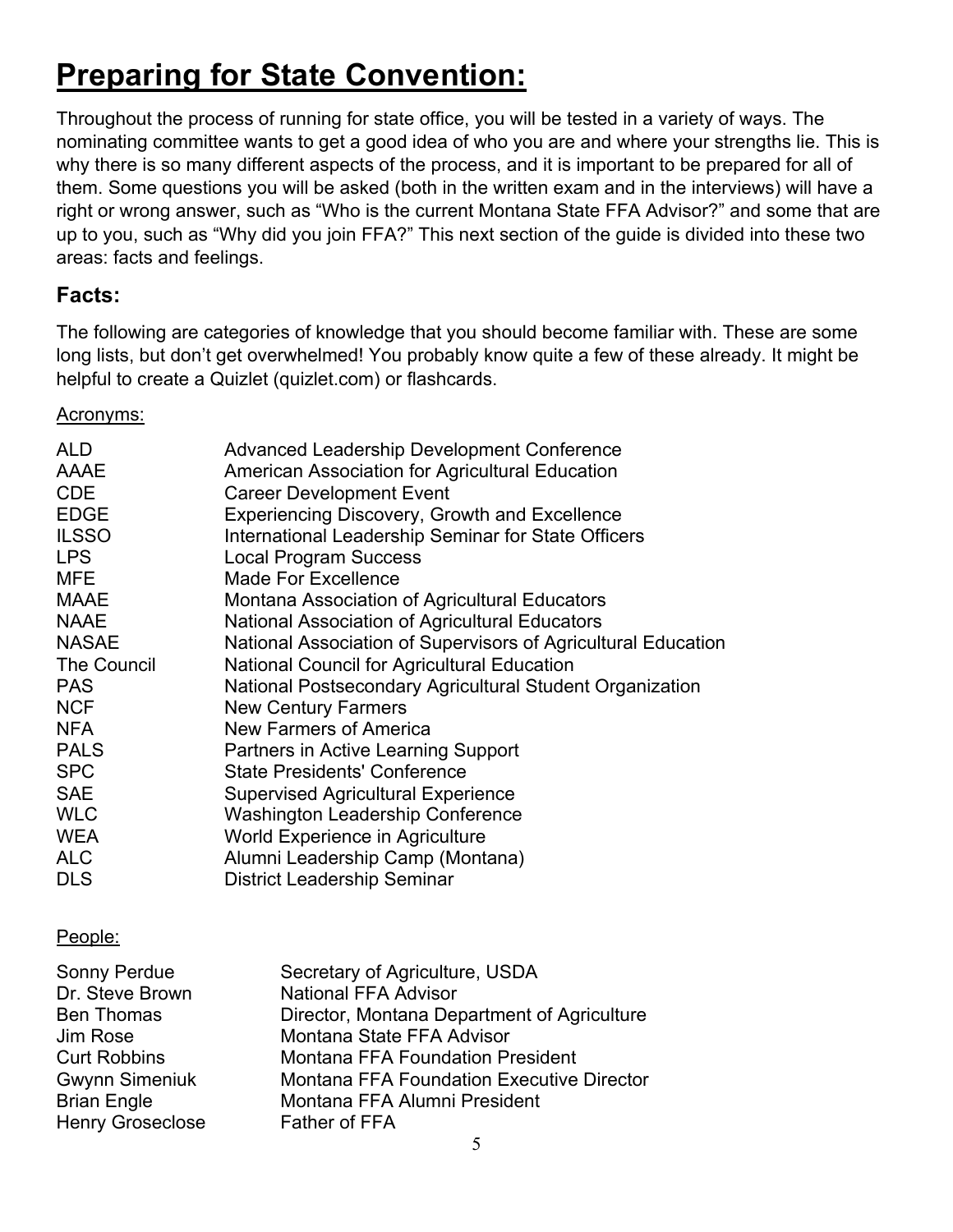Gus Litner **Inventor of the FFA Jacket** E. M. Tiffany Author of the FFA Creed Luke O'Leary National FFA President from California Layni LaBlanc National FFA Secretary from Louisiana Jordan Stowe National FFA Southern Region Vice President from Alabama Ridge Hughbanks National FFA Central Region Vice President from Oklahoma Adrian Schunk National FFA Eastern Region Vice President from Michigan Shea Booster **National FFA Western Region Vice President from Oregon** Morgan Weidow Montana State FFA President from the Corvallis FFA Nathan Wildeboer Montana State FFA 1<sup>st</sup> Vice President from the Missoula Andrea Rutledge Montana State FFA  $2<sup>nd</sup>$  Vice President from the Big Sandy FFA Mamie Hertel Montana State FFA Secretary from the Moore FFA Jacob Martin Montana State FFA Treasurer from the Culbertson FFA Courtnee Clairmont Montana State FFA Reporter from the Mission Valley FFA Karli Blanchard Montana State FFA Sentinel from the Colstrip FFA Lainee Hill Montana State FFA Parliamentarian from the Broadwater FFA

#### Cities & Places:

| Mt. Vernon             | Past Home of the National FFA Center       |
|------------------------|--------------------------------------------|
| <b>Hotel Baltimore</b> | Place where FFA began                      |
| Indianapolis           | <b>Current site of National Convention</b> |
| Indianapolis           | <b>Location of National FFA Center</b>     |
| Kansas City, Missouri  | City where FFA was founded                 |
| Alexandria, Virginia   | Original home of FFA                       |
| Indianapolis, Indiana  | <b>Current home of FFA</b>                 |
| Bozeman, Montana       | Montana FFA Association Office             |
| Helena, Montana        | Montana Department of Agriculture          |
| Helena, Montana        | Montana Office of Public Instruction (OPI) |

#### General FFA Knowledge: (can be found in the Official FFA handbook)

- Official colors
- **FFA Motto**
- Mission statement of FFA
- When was FFA founded?
- When was the FFA Creed adopted?
- When was the National FFA Foundation started?
- In what year was FFA granted a federal charter?
- When did FFA and NFA merge?
- When were females admitted to membership?
- When was the National FFA Alumni established?
- When did FFA change its name?
- What is the web address of the National FFA Organization?
- What is the web address of the Montana FFA Organization?
- What are the parts of the FFA emblem?
- What is the official publication for FFA members?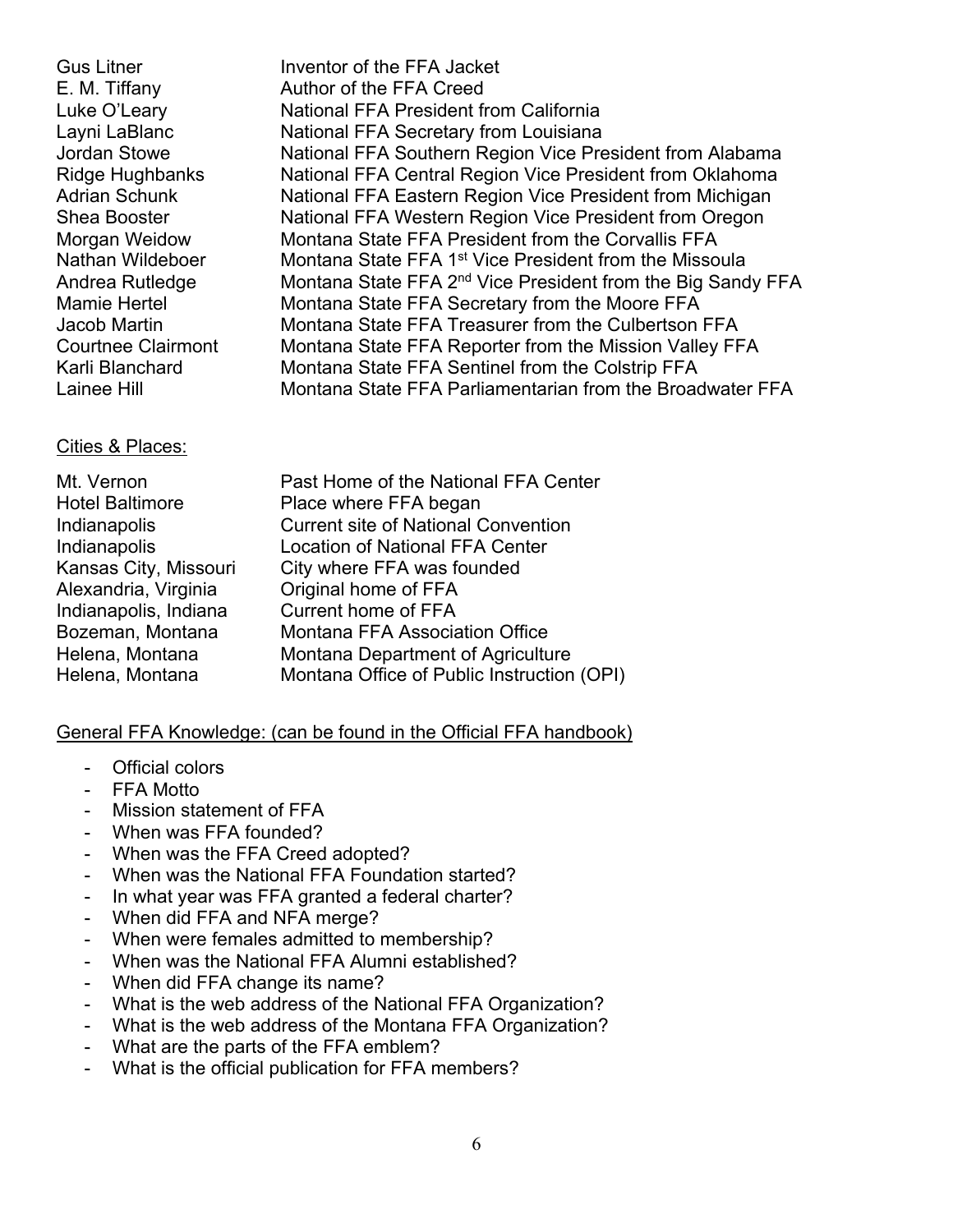#### Agricultural Education:

- What did the Smith-Hughes National Vocational Education Act first establish?
- What year did the Smith-Hughes Act come into existence?
- What are the 3 major components of agricultural education?
- What are the 4 areas that an SAE might cover?
- What are the current Montana CDE's for judging & leadership?

#### General FFA:

- What is the place of FFA within the program of agricultural education?
- Why was FFA organized?
- What are your responsibilities as a state FFA officer?
- What is a POA and how is it developed?
- As you look back over your experiences in FFA, why did you join the organization and how does this reason compare to what it has meant to you?
- If a sponsor of FFA who was also a supporter of the 4-H asks you, "What is the difference between FFA and the 4-H," how will you respond?
- What is the purpose of the National Chapter Award program?
- What is the difference between FFA & 4-H?
- Why did FFA change to the National FFA Organization?
- Name a National Scholarship sponsor? State Scholarship sponsor?

#### Alumni:

- When was the FFA alumni chartered?
- Why was the FFA alumni organized?
- How do you organize or charter a local FFA alumni affiliate?
- Do you have to be a former FFA member to be a member of the Alumni?
- What does the alumni do?
- What does the "shield" in the Alumni emblem represent?

#### **Feelings:**

#### Personal FFA:

- How did you become involved in FFA?
- Who has been your biggest inspiration as an FFA member?
- What is the hardest challenge you face as a FFA member at your high school?
- Have you ever thought about not being a FFA member?
- What is your biggest personal achievement in FFA?
- FFA is just for someone who wants to be a farmer isn't it?
- What do you feel is the biggest challenge facing Montana agricultural education programs?
- How can the state officers better inform the public about agricultural education and what it has to offer?
- Why do you think agricultural education belongs in the public school system?
- Aside from FFA, what was the best experience you have had in your agricultural education classes?
- Where do you think agricultural education is headed in the future?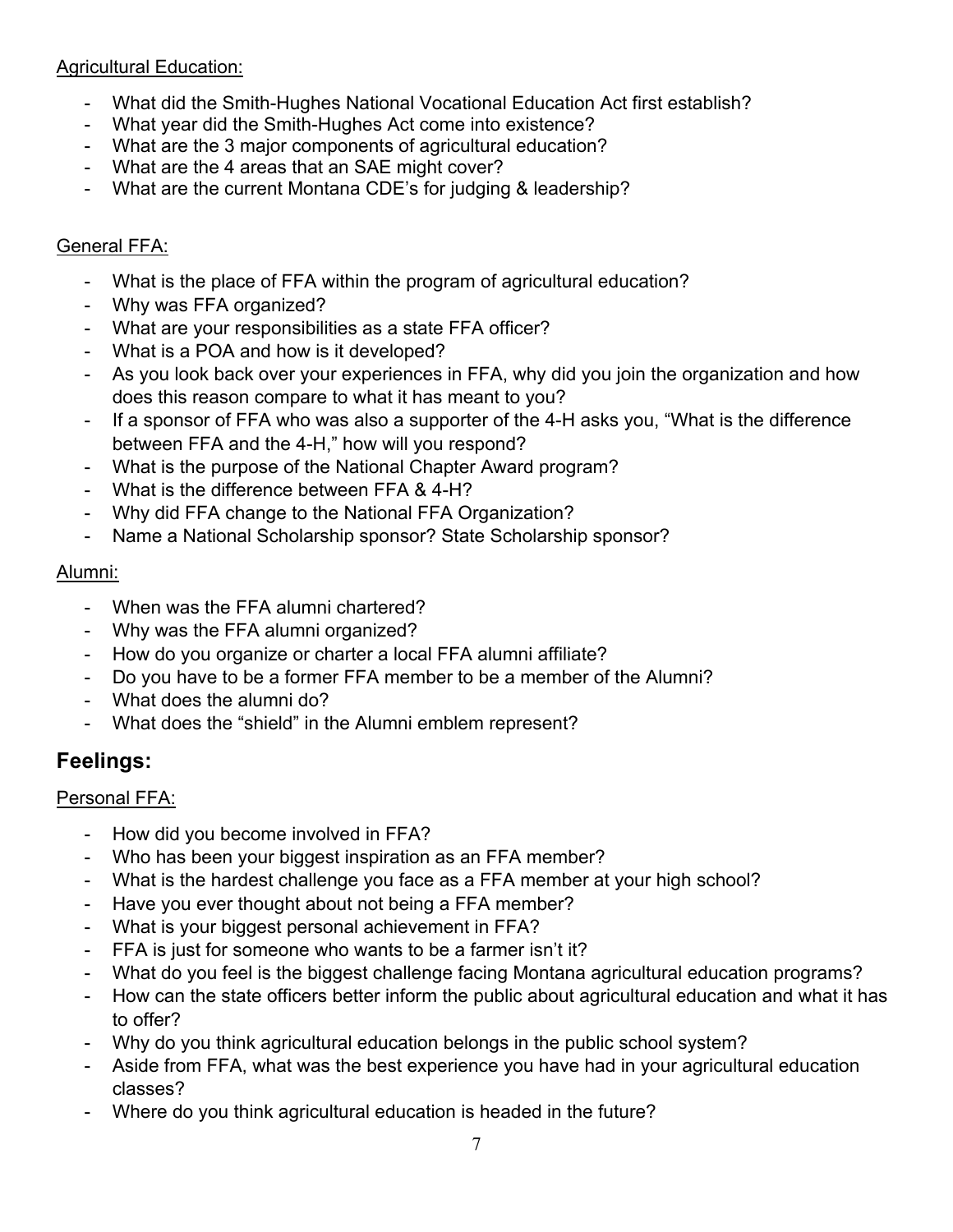#### General FFA and Agriculture:

- What is the FFA? FFA means Future Farmers of America, right?
- What's in FFA for me?
- What are some of the topics covered in the Farm Bill?
- What are Genetically Modified Organisms?
- Do cloning and genetic engineering benefit agriculture?
- Are disease such as Foot and Mouth, Bovine Spongiform Encephalopathy, and Chronic-Wasting Disease a concern to agriculturists?
- What impact do the prices of crops or livestock have on the agricultural economy?
- What is food safety? Is the U.S. food supply safe?
- What does PETA stand for? How does PETA impact the agricultural industry?

#### Montana Agriculture:

- How does the wolf reintroduction affect ranchers in Montana?
- Many people are moving to Montana from non-rural or non-agricultural lifestyles, does this affect Montana agriculture? Why?
- Which industry is more important to Montana, agriculture or tourism?
- How will forest fires, lack of moisture, and other environmental factors affect Montana agriculture?
- What are some of Montana's top crops? Where are they grown?
- What agriculture industries can be found where you live?
- How are you involved in Montana agriculture?

#### FFA/Ag Ed Issues:

- Will there be a future for agricultural education?
- What is the Local Program of Success?
- Is there a place for home-schooled students in agricultural education? If yes, how can we include this group?
- What are three top issues facing our education system and what can we do to combat these issues?
- How can a strong local program be built?
- How would you develop strong relationships with local alumni and business and industry people as an Ag educator?
- Explain what the Perkins Act is and how it affects agricultural education and FFA.
- What is the total program?
- How can we encourage students to pursue degrees in agriculture education?
- What benefits are there to being enrolled in agricultural education classes?
- Currently, what are some of the issues facing agricultural education in Montana?
- Does agricultural literacy or illiteracy play a role in the perception of agricultural education? Is there a future for agricultural education in Montana?
- What role do state officers play in promoting education?

#### State Officer Issues:

- How can officers develop more interest and enthusiasm among members?
- How can a member develop self-confidence?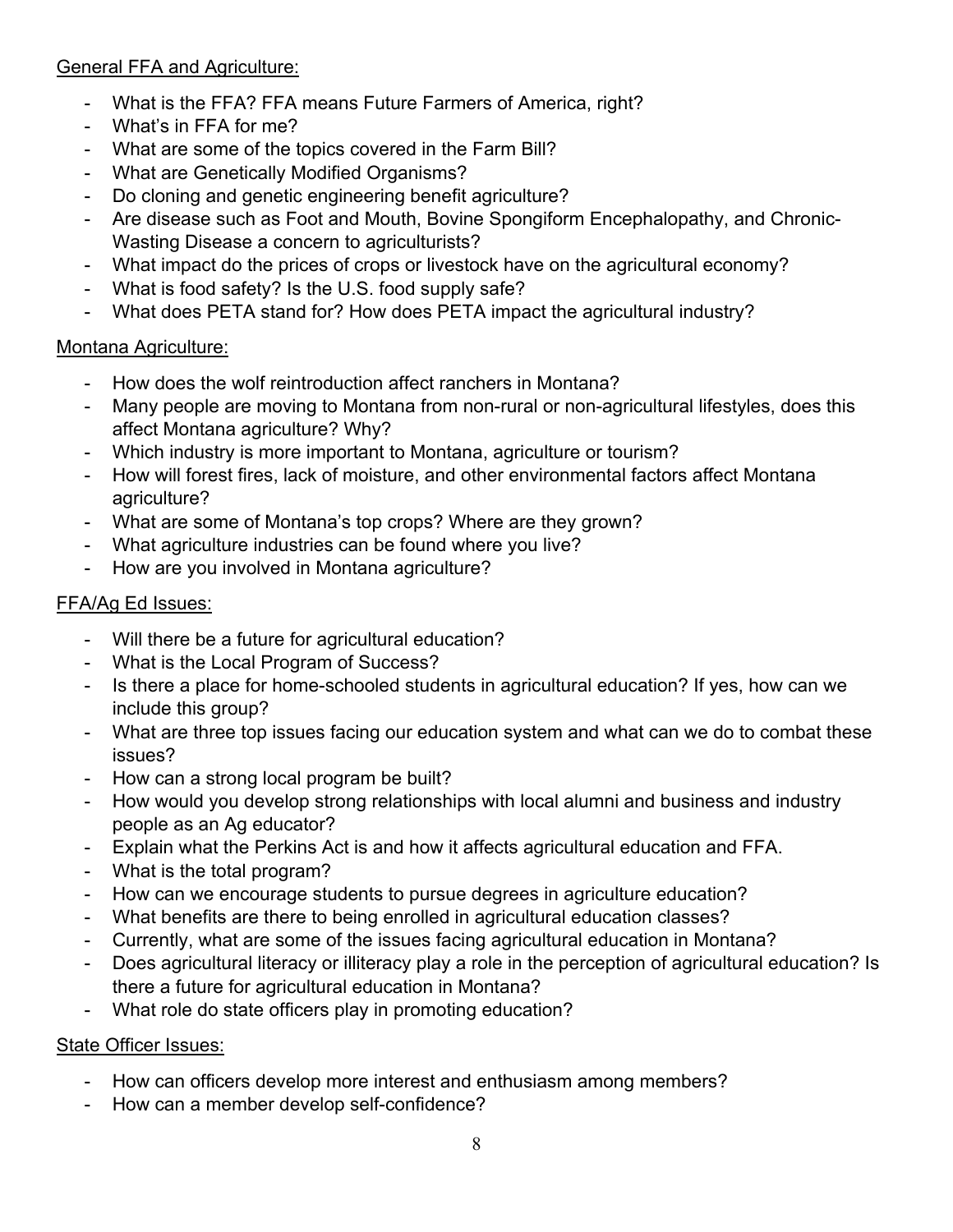- How can a chapter/state increase membership?
- How do you have an SAE in an urban area?
- What advice would you give a Greenhand who wants to become a state FFA officer?
- What are chapters doing for fundraising activities?
- How is FFA financed?
- A member has just been defeated in running for chapter office; what advice would you give him/her?
- How can a team who is spread out in different areas of the state maintain communication?

#### Behavioral Questions:

Here are some questions to ask yourself along the journey. Some may get asked, some may not. They are meant to make you think and evaluate who you are. They'll give you a deeper understanding of yourself and why you are running to serve thousands of FFA members. Journal about them. Answer them in front of a mirror. Know yourself so that you can answer in clear concise answers. Practice with someone else so that you can get more comfortable.

- Describe a situation in which you persuaded someone to see things your way.
- Describe a time when you were faced with a stressful situation and how you dealt with it.
- Give a specific example of a time when you used good judgment and logic in solving a problem. Additionally, poor logic/judgement.
- Give me an example of a time when you set a goal and were able to achieve it.
- Give me a specific example of a time when you had to conform to a policy with which you did not agree.
- Tell me about a time in which you had to go above and beyond the call of duty in order to get a job done.
- Tell me about a time when you had too many things to do and you were required to prioritize your tasks.
- What is your typical way of dealing with conflict? Give me an example.
- Tell me about a time you were able to successfully deal with another person even when that individual may not have personally liked you.
- Give me an example of a time when you had to make a split-second decision.
- Tell me about a difficult person you've met in the last year.
- Give me an example of a time when you tried to accomplish something and failed.
- Give me an example of when you showed initiative and took the lead.
- Give me an example of a time when you motivated other people
- Tell me about a time in which you made an unpopular decision.
- Describe a time when you set your sights too high or too low.
- Describe a time in which you felt it was necessary to modify or change your actions in order to respond to the needs of another person.
- Describe a situation in which you were able to positively influence the actions of others in a desired direction.
- Tell me about a time when you took a public stance on an issue and then had to change your position.
- Describe a really tough time and what you learned from the situation.
- Relate a personal story in which you persuaded someone to do something that initially did not appeal to them.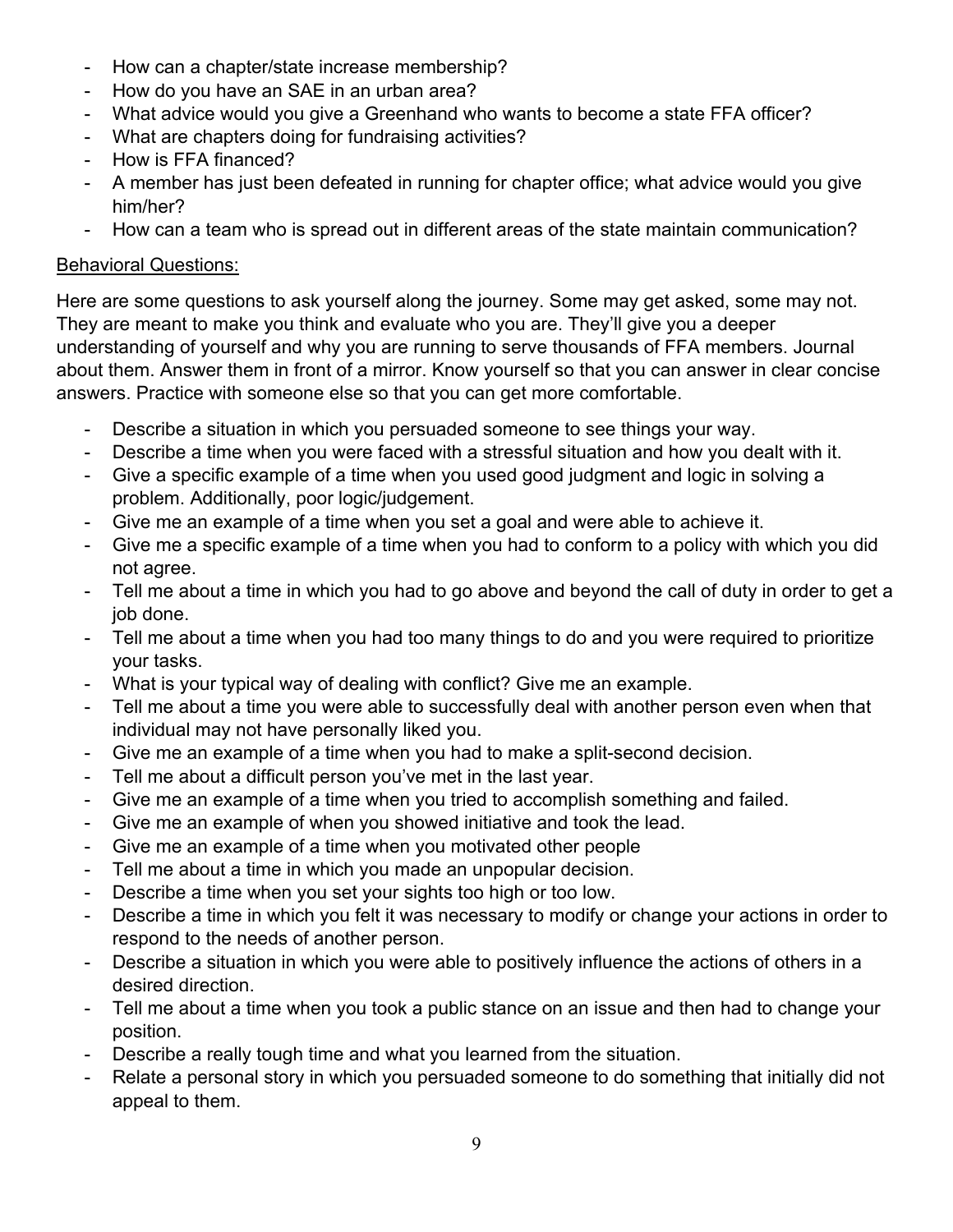- Tell me about a time when, if it hadn't been for teamwork, your goal might not have been achieved.
- Describe a time in which you took initiative rather than waiting to be told what to do.
- Describe a project or goal that has caused you frustration.
- Who are you? (Your likes/dislikes, morals/values, faith)
- What do you stand for? (How do you feel about alcohol, sex, drugs, abortion, death penalty, education, the future, diversity, etc.)
- Where did you come from? (Family, community, farm/non-farm, college, high school, friends, activities)
- What makes you happy? What makes you sad?
- What do you enjoy?
- What are your strengths and talents? What are your weaknesses?
- What has been your most traumatic/sad/worst experience and how did you react? What has been your happiest// best experience and how did you react?
- What is your favorite quote and why?
- How would you describe yourself?
- If you could describe yourself in only 3 words, what would they be?
- What do you want to accomplish in your life?
- Who and/or what do you credit for your success?
- Why do you want to run for state office?
- Who is your biggest role model and why?
- What is your best and worst memory in FFA?
- What makes you unique when compared with the other candidates?
- Describe your SAE.
- How has your SAE helped you in your life?
- What is one thing you would change about Montana FFA?
- How can you help members?
- What will you be remembered for?
- What is your purpose in life?
- What concerns you most about this world?
- What is the most pressing problem with youth today? What is the solution?
- Where do you see yourself in 5 years?
- What is your passion?
- What will you do if you are elected? What will you do if you aren't elected?
- Why did you join FFA?
- Name two things you are passionate about.
- Which of your strengths do you think will help you the most this year?
- What are your hopes for the year?

#### What Would You Do?

- If you were to have a song written about your FFA career, what would the title be?
- What do you feel is the most important attribute a state officer can possess?
- If you had the opportunity to create a new CDE, what would it be and why?
- National FFA wants state officers to come up with the criteria for a new award for members, what would you suggest and why?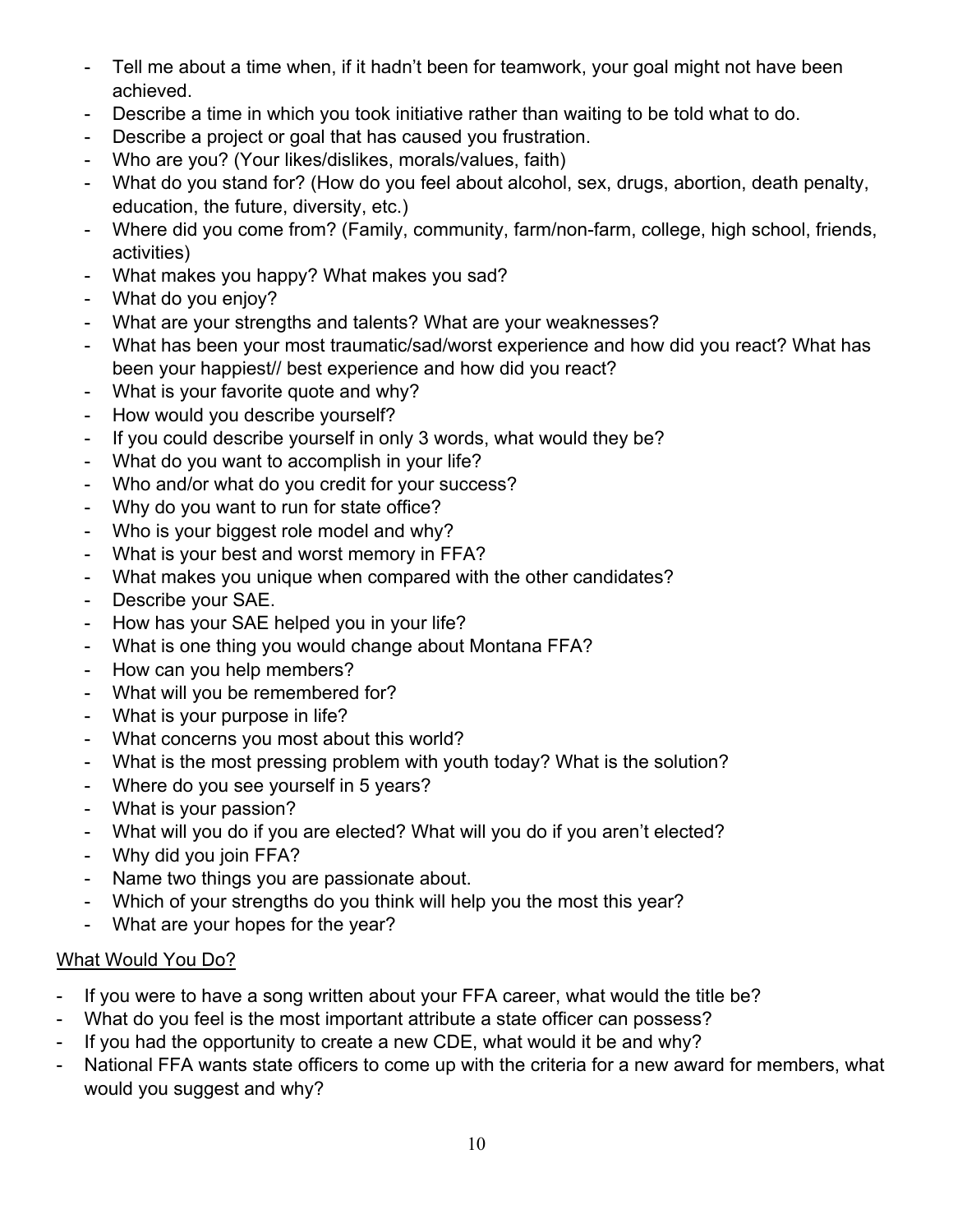- If you could come up with a new program that would address an issue facing agricultural education in Montana, what would it be and why?
- During a chapter visit, a couple of students help themselves to all of the candy that you have brought for prizes and rewards. How do you handle this situation?
- While flying to National Convention your luggage is lost, what do you do?
- You are on your way to speak at a chapter banquet when your car breaks down and there is no way that you will make it on time, what do you do?
- You get to your first chapter visit, while dressing that morning you find that your tie/scarf is missing, what do you do?
- You arrive at a chapter visit, however the ag teacher forgot that today was an in-service day. There are no students at school. What do you do?
- An FFA member asks you to attend prom with them. How would you handle this?
- You haven't been home in a week, your homework is piled up, and you get a phone call asking you to come to a FFA function for a chapter that is across the state. What do you do?
- At the State Fair you are working in the animal barn when you notice a group of fair-goers making a loud scene near one of the animals. They are claiming FFA is cruel to animals. How will you deal with this?
- At state convention, you notice several members using tobacco products during the conference. What can you do about this?
- A blind person approaches you to give a description of a CDE at State Convention. They have never seen any of it before, which contest do you tell them about, and what do you say?
- Wild land and forest fires have become a common occurrence, do you think that federal and state governments should be responsible for helping those who have lost homes in such fires rebuild?
- If you had the choice to live one day as a. A) National Officer, B) A Chapter Advisor, or C) a Greenhand member, which would you choose and why?
- What is your biggest FFA related pet peeve, and why?
- Describe the perfect: -Saturday -bus ride -ag teacher
- Who is a sponsor of the National FFA Organization?
- Who is your biggest role model and why?
- If you could be anyone for a day, who would you be and why?
- Who has been the most influential person in your FFA career?
- Do you think a state officer should have boyfriend or girlfriend for their term in office?
- What is your best/worst quality?
- Who is a state officer's biggest fan?
- What do you hope to accomplish as state officer if you are elected?
- How will you spend your free time while you are a state officer?
- What roles do state officers play in the eyes of members?

#### Open Ended/Vague Questions:

- Name the three things you value the most in order of importance, without an explanation.
- How can you influence students' lives without youth organizations?
- What does FFA mean to you?
- Who are you?
- You have 3 minutes to tell us whatever you want us to know. Go!
- Why do you serve?
- Who do you serve?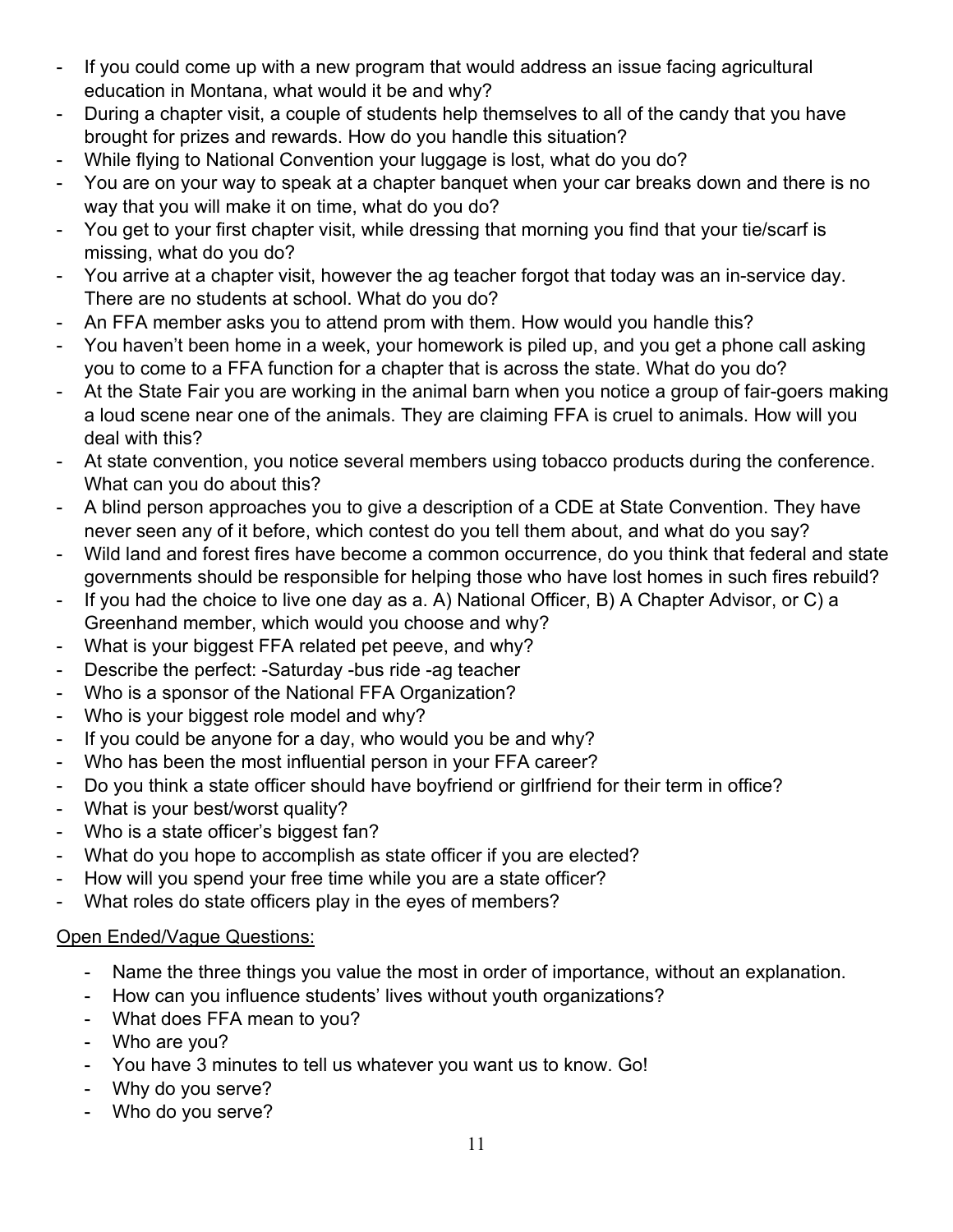#### **Study Strategies:**

- Notecards
- Speaking with informed agriculturalists
- Writing facts down until they're in your mind for good
- Speaking in front of a mirror
- Practice presenting workshops to FFA members
- Taking a journal with you everywhere and writing down thoughts/feelings
- Mock-interviews
- Talking with current and past State Officers (Contact Info on Last Page!)
- Ask your Ag Teacher for areas that you should focus on
- Keep a notebook of ideas that you could potentially use in workshops
- Talk to members—Listening to the stories of others can be inspirational and give you a larger bank of knowledge to speak from

## **Additional Resources:**

- Montana FFA Association: montanaffa.org
- National FFA Organization: ffa.org
- Northern Ag Network: northernag.net
- American Farm Bureau: fb.org
- Montana Farm Bureau: mfbf.org
- National Cattlemen's Beef Association: beefusa.org
- National Corn Growers Association: ncga.com
- United States Department of Agriculture: usda.gov
- United States Department of Education: usde.gov
- Institute for Agriculture and Trade Policy: iatp.org
- National Agriculture Statistics Service: nass.usda.gov
- Foreign Agricultural Service: fas.usda.gov
- Ag Youth Magazine: agyouth.com
- Farm Journal: farmjournal.com
- The Old Farmers Almanac: almanac.com
- Successful Farming: agriculture.com
- Progressive Farmer: progressivefarmer.com
- Pro Farmer: profarmer.com
- The Western Producer: producer.com
- CNN News: cnn.com
- U.S. House of Representatives: house.gov
- U.S. Senate: senate.gov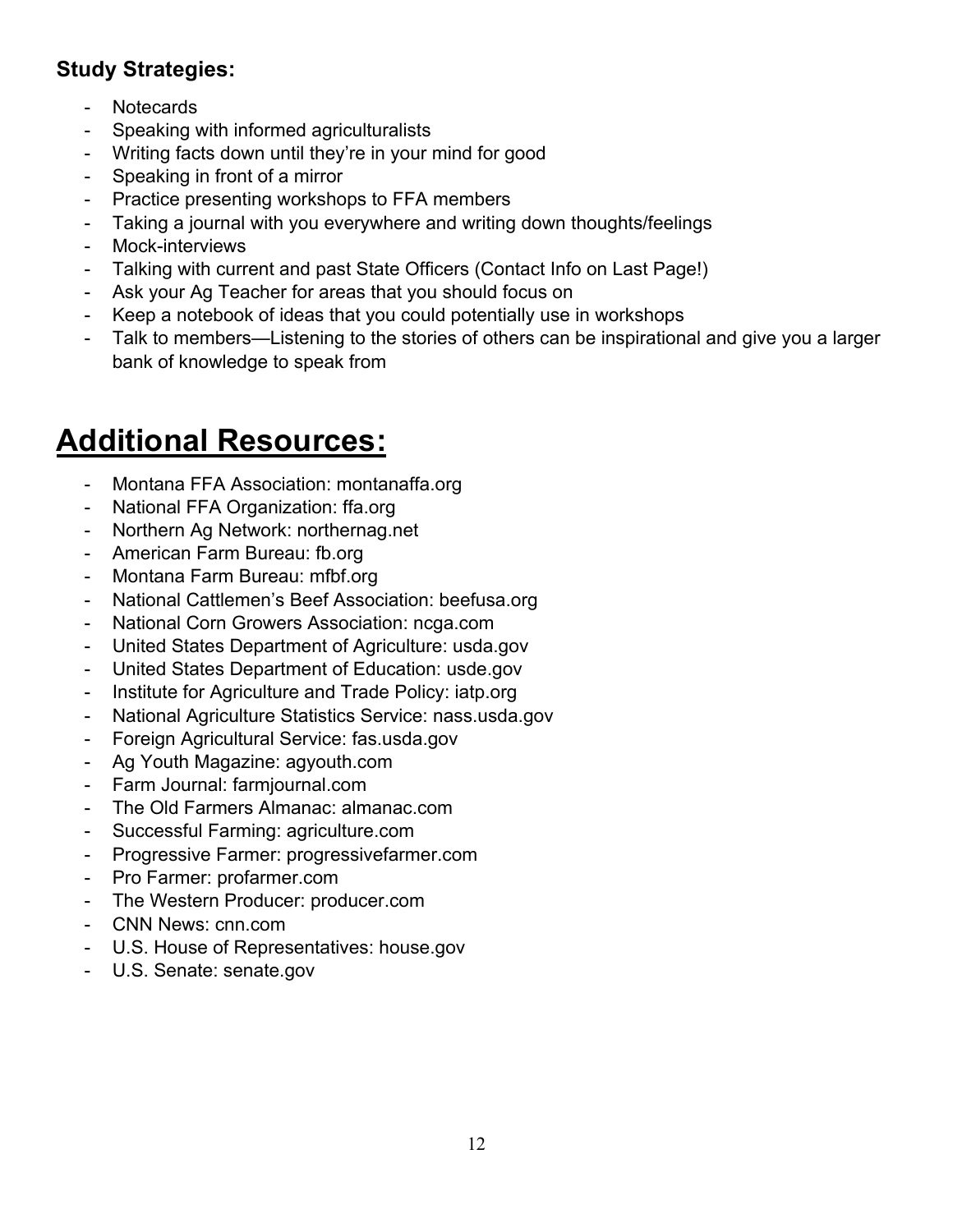## **Other Things to Keep in Mind:**

#### **Official Dress:**

- Official FFA jacket zipped to the top (displaying only 3 medals: the highest degree earned, the highest office held, and the highest award earned)
- Official FFA blue scarf or tie
- Black dress shoes (closed heel and toe)
- Black skirt (knee length, without embellishments) or pants
- White collared shirt
- Black nylons, not tights (female candidates)
- Use perfume/cologne with moderation
- Hairstyles and makeup should complement the candidate, not distract from the process

#### **Interview Tips:**

The interview process you will experience as a State Officer Candidate will probably the most rigorous you will ever encounter. The nominating committee understands that you may not be a wellversed interviewee, but it is important to gain as much practice as possible before convention. Pretend that you are at a job interview. The members of the nominating committee are basically "screening" you for the position a state officer which IS comparable to a full or part time job. The following are important tips to remember when preparing for an interview:

- ALWAYS be yourself! This is the most important part of the interview, even more so than the knowledge portion itself.
- Use the question in your answer. This way you are giving a more complete and grammatically correct answer. For example: If your question is "Who is your biggest role model and why?" Your answer should sound something like this: "My biggest role model is my grandmother, because…
- At the end of your entire interview, please make sure to say thank you, and shake hands when appropriate.
- Don't be afraid to ask the interviewer to repeat the question, this not only gives you more time to craft an answer, but also helps to make sure you know what is being asked. However, make sure you are listening carefully! This tactic can get frustrating to an interviewer if used frequently.
- Confidence is key! However, there are times when it's okay to be unsure, just remain composed and give it your best effort!
- If you cannot think of an answer and feel that you need to say something DO NOT say that you are "having a huge brain fart" –the Nom Com might laugh for a minute, but after a while they will see the inappropriateness of your answer. This shows immaturity and detracts from your qualities. Instead, show them how tactful you are by simply smiling and expressing the truththe committee will respect you for it.
- Don't get too stressed out. Maintain a positive attitude; the members of the committee are looking for someone who is at ease under pressure. Take a few deep breaths every once in a while, especially before entering the room.
- When you prepare your Official Dress, remember to have your jacket dry-cleaned if needed, have your blouse/shirt, skirt/slacks ironed, shoes polished, and the correct number of pins on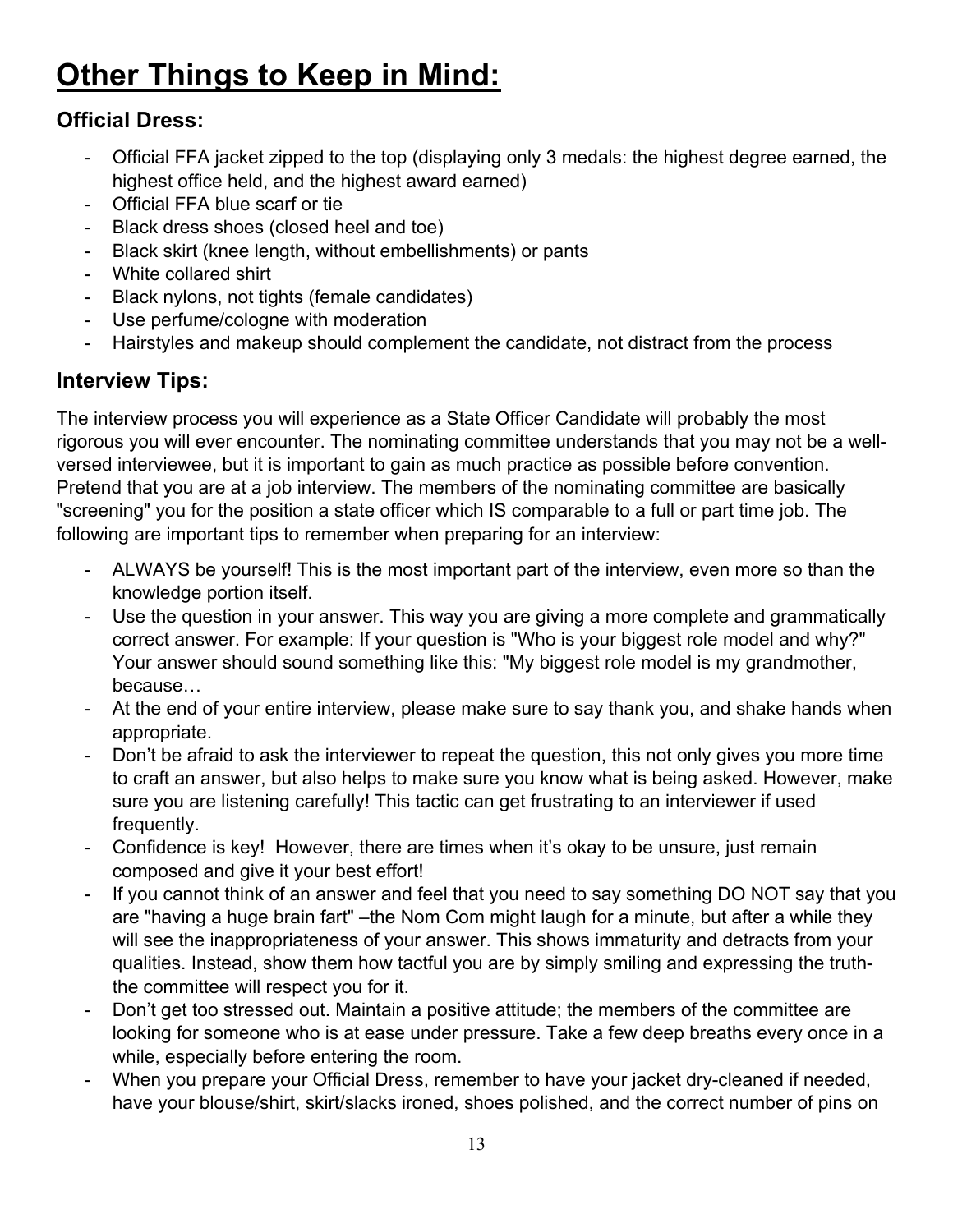your jacket, black pantyhose/nylons or socks. This is the time when you are extremely close to the committee. They will notice if your skirt is too short, if your jacket is dirty, or if you are violating the rules of proper Official Dress. Also, keep jewelry to a minimum. One watch/ ring/ bracelet is acceptable, and typically pearl or diamond stud earrings are recommended.

- Smile and have good eye contact with all members of the committee. Let them see that although you may be nervous, you are friendly and excited to share your personality with them. Greet the committee by introducing yourself to them or saying "Good morning/afternoon/evening." Remember, this is a job interview—would you shake your prospective boss' hand? If so, then shake their hands and then sit—when THEY tell you to have a seat, or ask them if you may have a seat- either is acceptable. Greet the committee members by their names if you know them. This shows your attention to detail and dedication to remembering their names.
- Don't fidget. It is best if you sit somewhat at an angle, and cross your feet at your ankles. It is a more comfortable position than keeping your feet directly in front of you. Place your hands in your lap comfortably, and when appropriate use them to aid in fluid gestures. Sit up straight and keep eye contact with the committee to show interest.
- Have a sense of humor, but remember to not go overboard.

#### **Managing Your Nerves:**

This year at State Convention will no doubt be a very stressful one for you. The pressures of being a state officer candidate, possibly in CDE's, and just being at State Convention can be especially tough on your confidence and ability to concentrate. The most effective way to conquer these jitters is to prepare beforehand. Here are a few tips on managing your nerves:

- Keep in mind that members of the committee are real people. If you are hit with the shakes, sweaty palms, and rapid breathing, remember to relax and treat them as regular folks. It is just a conversation with people. This will be your time in the spotlight. Why be nervous? Let it be fun! If you have your mental attitude right, you will be able to control your nerves.
- Take a few deep breaths, count to 10, and remember why you are here.

Keep your composure! The unexpected can occur: a candidate trips walking into the room, knocks over the table as they sit down, or calls a Nom Com member by the wrong name. Mishaps do happen, but no disaster is so awful that you can't handle it with poise. Always keep your composure. When the unexpected occurs, turn it to your advantage with honesty, humor, wit, or humility. Everyone makes mistakes, how you handle them is what truly matters!

#### **Preparation and Practice = Strong Performance**

The more you practice for State Convention and especially the interview process, the more comfortable and successful you will be. Here are some brief things to keep in mind during your study process:

#### *Check your motive*

Ask yourself, "What is my motive for saying or writing this?" If your motive isn't positive or productive, you cannot expect any other response.

*Get to the point*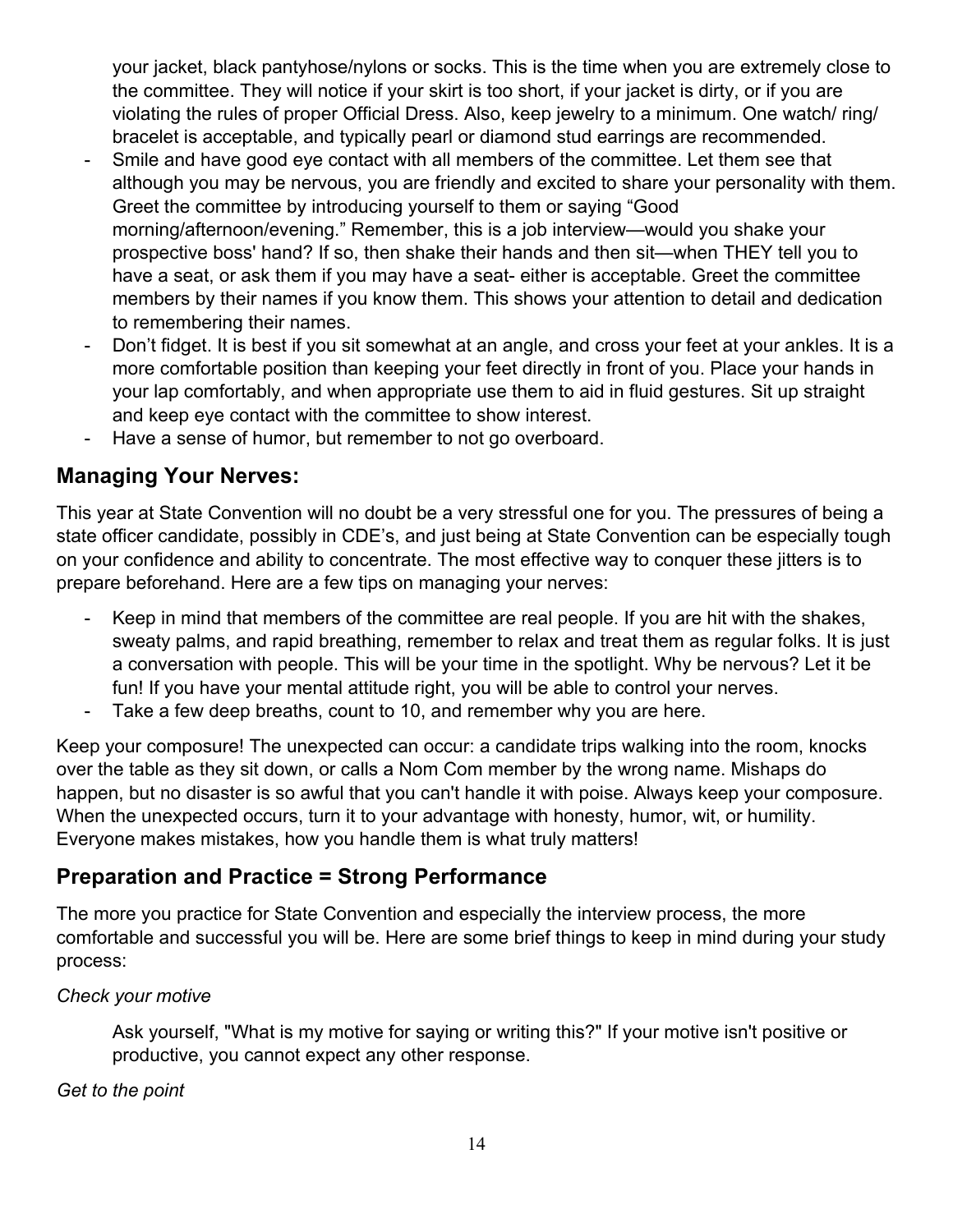If you cannot summarize your message in 60 seconds or less, you may not understand it well enough to communicate it in more detail. The interviews are very short, make what you say matter.

#### *Stick to the point*

Make it clear where you are going with your communication and stay with it. Clear and concise is always nice!

#### *Remember that your body speaks volumes*

Up to ninety percent of communication is visual. When you speak, your listeners are watching to be sure that your facial expressions and body language match what you are saying.

#### *Check your tone*

The written word, in particular, is often much harsher than intended. Think of the way text messages can be misinterpreted. Let your words sit for a while before sending. Be especially sure to utilize this method in the written communications sections!

*Say what you mean and mean what you say* 

People, while trusting by nature, are very perceptive and can find any hint of insincerity or lack of credibility.

*Listen first for understanding. Practice active listening and really care.*

Concentrate—focus on the speaker

Acknowledge—through body language, nod your head to acknowledge the speaker and question.

Respond—ask questions for clarification and interest, and be comfortable taking a quick second to think before you respond.

Empathize—share in their emotions and feelings

*Practice, practice; practice* 

Writing and speaking improve with study and practice.

*Ask for help and be willing to accept feedback*

Bounce your ideas off your advisor, friends and, family members. They can provide a clarifying perspective for you.

*Speak from the heart*

Give answers that have meaning, show your passions, and exhibit your character.

#### **Packing List Suggestion:**

We suggest bringing a backpack containing the following items:

- Pens/pencils (bring extras to share, you will be a hero)
- Notebook and lose leaf paper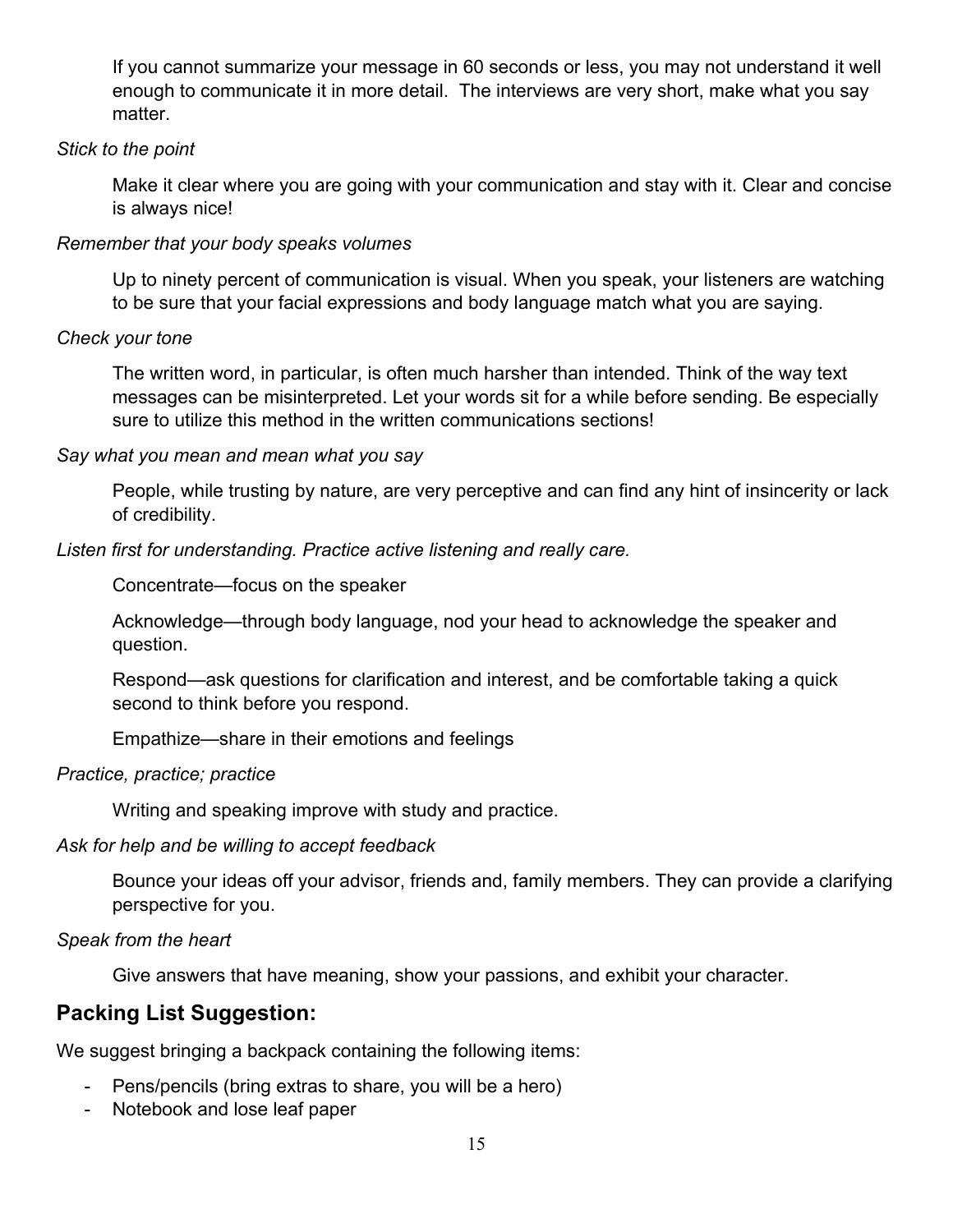- Bottle of water or water bottle that you can refill (you will be in the hotbox forever)
- "Healthy" snacks like granola bars, fruit, or pretzels (sometimes there will be snacks available to you but don't count on them)
- Breath mints, breath strips, small disposable toothbrushes (you'll want fresh breath for interviews, but don't chew gum, in case you forget to take it out)
- Your study resources: feel free to put together a binder with important information
- FFA Manual
- Simple materials that might be useful for a workshop: markers, colored paper, index cards (think small and light)
- Extra pantyhose (for the girls) and hairspray or nail polish to stop runs
- Advil or Ibuprofen, especially if you are prone to headaches
- Copy of your application
- Phone numbers for advisor, chapter chaperones, fellow chapter members, etc.
- Hairbrush or comb
- Baby wipes (clean your shoes, face, quick wipe of minor spills, etc.)
- Games, book, something to do in the Hot Box that's meaningful or relaxing to you
- Laptop and charger

## **After State Convention:**

Preparing for state FFA office is an incredible journey in which you get to know who you truly are, what you believe in, and what's really important to you. It's a time of preparation that goes far beyond studying facts. It's a reflection of your life.

While it's easy to get caught up in the "right things to say" and the "best way to dress and appear," it's not about that.

The selection process is a time of emotional interviews, thoughts, and questions about yourself. It doesn't matter if you answer the questions perfectly or if your shirt is without a wrinkle at all times.

What matters is that you are yourself: a person defined not by a state officer jacket but by a heart full of love and a desire to help others.

It's a stressful time for everyone; don't be afraid to reach out to state officers, your advisor(s), family and friends to seek advice.

It's something you've worked extremely hard for. You have to put forth your very all in order to hopefully achieve a goal. You're there with many other amazing people who are there to achieve the same goal. Get to know them. Get to know people at convention, just as you would any other year.

Don't smile and be positive because you think you have to. Do it all because you want to. There's only one you, and it's not worth it to try to be a carbon-copy of someone else, because you never will be.

Through interviews, tests, and observation, the nominating committee will nominate a team to dedicate a year of their life to FFA. Many more than those eight are well qualified. All you can do is your very best. It may be your purpose to spend a year meeting with FFA members across the state, sharing hopes, dreams, passions, and growth. On the other hand, you may be needed elsewhere to